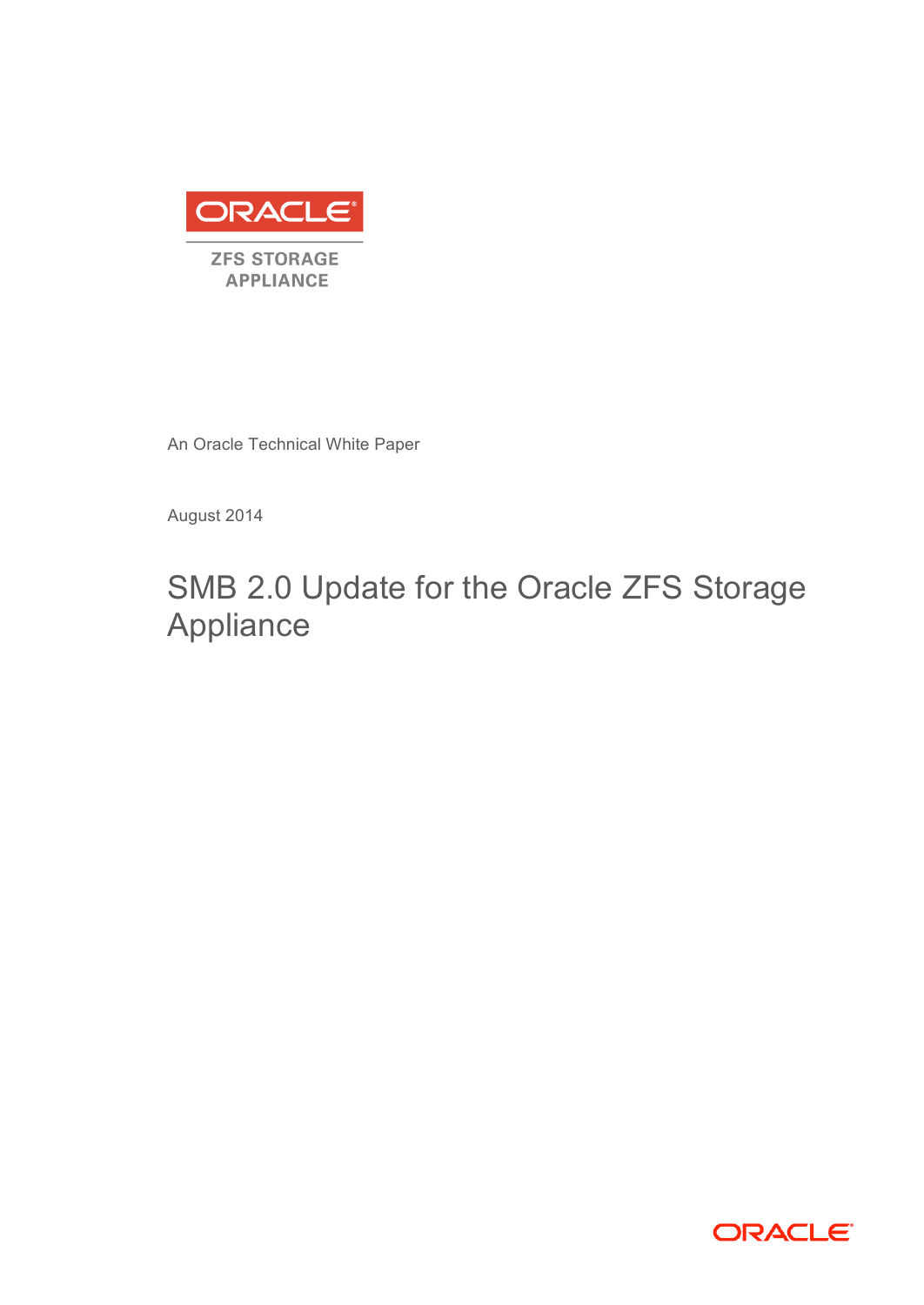## **Table of Contents**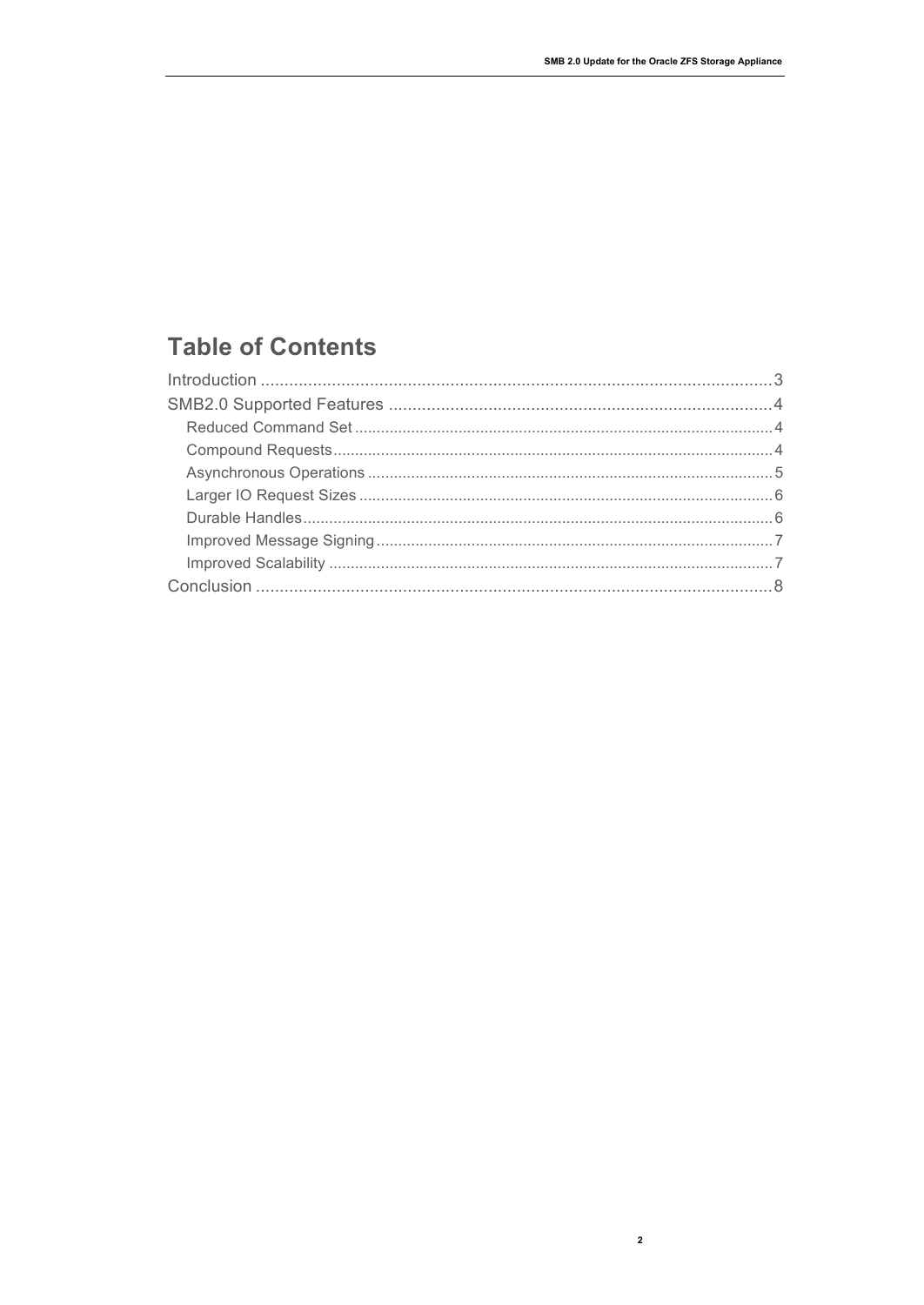### Introduction

The Oracle ZFS Storage Appliance combines advanced hardware and software architecture for a multiprotocol storage subsystem that enables users to simultaneously run a variety of application workloads and offer advanced data services. First-class performance characteristics are illustrated by the results of the industry standard benchmarks like SPC-1, SPC-2 and SPECsfs.

The Oracle ZFS Storage Appliance product line is known as Unified Storage, as it provides storage services to both file and block protocols and networks. The focus of this paper is on the file protocol Server Message Block (SMB) and the functionality added to the SMB service provided by the Oracle ZFS Storage Appliance with the introduction of Oracle ZFS Storage Appliance Software version 2013.1.

SMB was originally designed by IBM in the 1980s to allow file sharing between workstations and was adopted by Microsoft. Microsoft made many modifications and merged SMB with LAN Manager which was being co-developed with 3COM and then continued to be developed as part of Windows for Workgroups c. 1992 and in subsequent Windows versions.

SMB clients and servers negotiate the features they can use in the negotiation phase at the beginning of a session so that each knows what to expect in the subsequent transactions. In this way, SMB2.0 servers still need to support SMB1.0.

SMB2.0 requires the use of Transmission Control Protocol (TCP) as the transport mechanism and drops support for NetBIOS.

This white paper identifies the differences between SMB1.0 and SMB2.0 as they pertain to the Oracle ZFS Storage Appliance.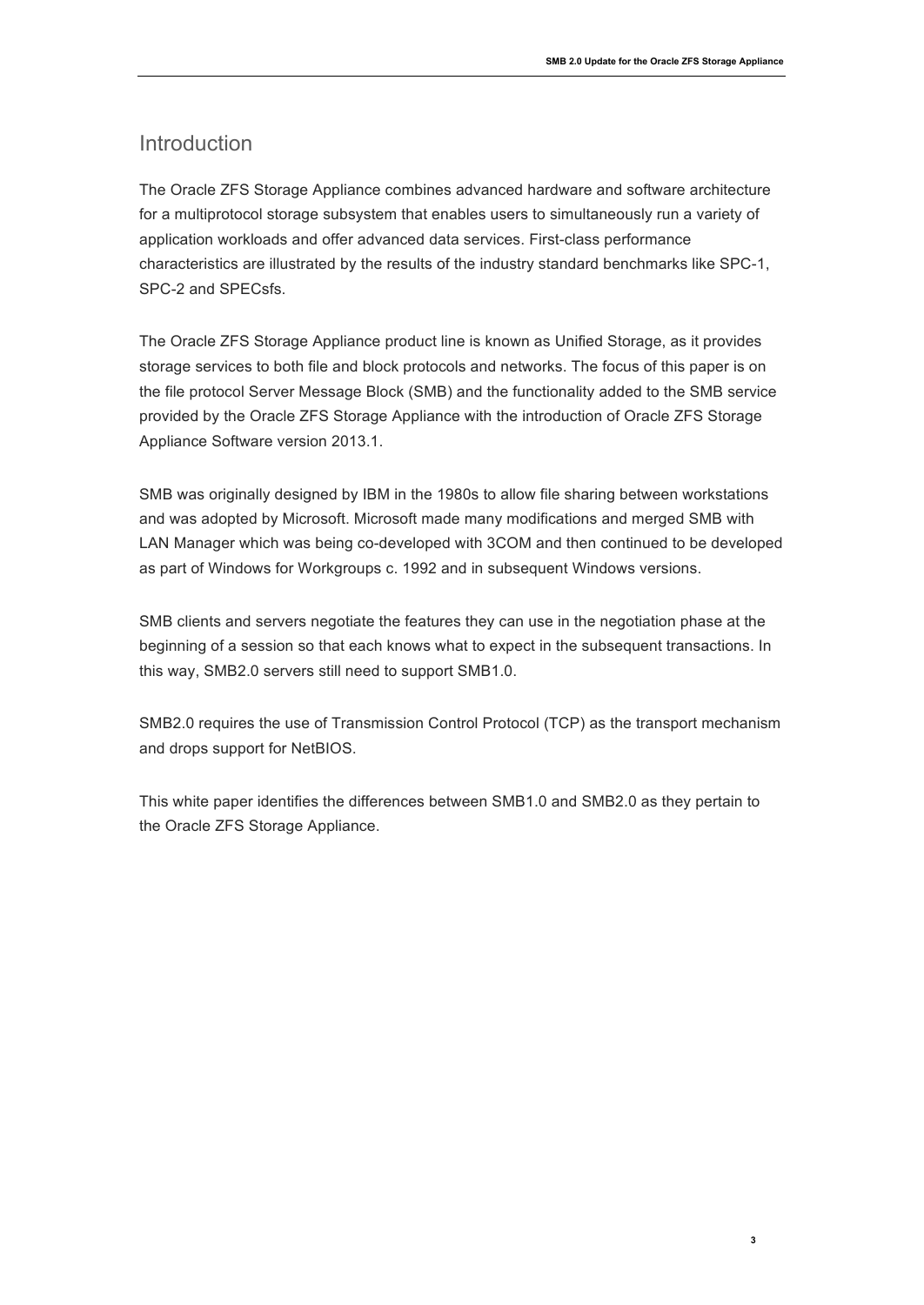## SMB2.0 Supported Features

The following list describes the major features of SMB2.0 which are supported by the Oracle ZFS Storage Appliance:

- Reduced command set
- Compound requests
- Asynchronous operations
- Larger IO request sizes
- Durable handles
- Improved message signing
- Improved scalability

The following list describes the optional features defined under the SMB2.0 standard that are not supported on the Oracle ZFS Storage Appliance:

- Compound responses
- Windows symbolic links

#### Reduced Command Set

SMB1.0 defined over 100 commands – with a good number of duplicated commands differing slightly in semantics or syntax. For example, SMB2.0 has a single WRITE operation whereas SMB1.0 has at least 14 distinct WRITE variants.

SMB2.0 reduces this set from over 100 to just 19 with no loss of functionality.

The following list defines the command set supported by the Oracle ZFS Storage Appliance under SMB2.0:

| SMB2 NEGOTIATE       | SMB2 SESSION SETUP |
|----------------------|--------------------|
| SMB2 LOGOFF          | SMB2 TREE CONNECT  |
| SMB2 TREE DISCONNECT | SMB2 CREATE        |
| SMB2 CLOSE           | SMB2 READ          |
| SMB2 WRITE           | SMB2 FLUSH         |
| SMB2 QUERY DIRECTORY | SMB2 QUERY INFO    |
| SMB2 SET INFO        | SMB2 LOCK          |
| SMB2 IOCTL           | SMB2 CHANGE NOTIFY |
| SMB2 CANCEL          | SMB2 ECHO          |
| SMB2 OPLOCK BREAK    |                    |

#### Compound Requests

The SMB2.0 commands just shown are primitive commands, only requiring a single action to take place. SMB1.0 commands are relatively complex in comparison.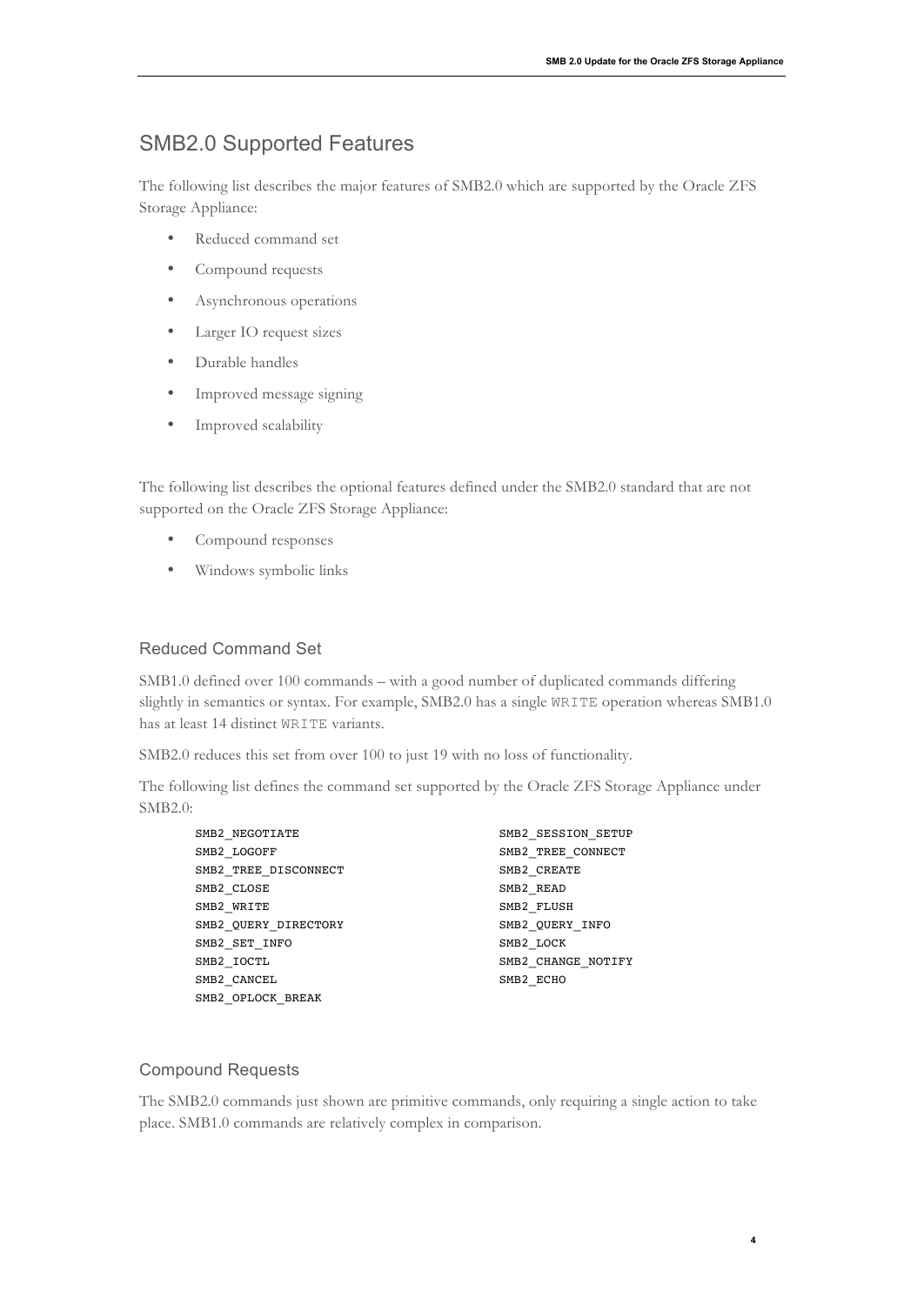**5**

As mentioned earlier, SMB1.0 has 14 distinct WRITE commands. While these operations essentially request the same action, there are additional subactions included – for example, WRITE AND UNLOCK.

SMB2.0 caters to multiple actions being sent as a single request to allow these complex SMB1.0 commands to be emulated but also to reduce the network traffic between server and client. Under SMB2.0, a compound command to emulate the SMB1.0 WRITE\_AND\_UNLOCK could be one containing an SMB2\_WRITE and SMB2\_LOCK command.

Compounding commands in this way allows a chain of unrelated commands to be executed asynchronously or related commands to be executed synchronously, depending on the context or requirement of the client – thus offering flexibility unavailable under SMB1.0.

Related compound requests (also known as chained requests) must be executed sequentially in the order they occur within the command from the client and can be used for command pipelining, where the output from one command is used as the input to another in the chain.

Unrelated compound requests may be executed in any order. Windows clients do not currently send unrelated compound requests under SMB2.0, but the functionality is required in any SMB2.0 server implementation.

#### Asynchronous Operations

Under SMB1.0, a command was issued by the client, which then waited for the server to send the response. Only then could the client process then proceed to the next command. This synchronous communication constrained the performance of the system as a whole.

Under SMB2.0, commands can be sent without requiring a response before sending the next command. Ultimately, all server responses have to be accounted for, but this allows for increased concurrency in programs and libraries that have been coded with this functionality in mind.

The following figure shows a stream of SMB1.0 and SMB2.0 commands. In this figure C*n* represents the client commands, A*n* represents the corresponding action carried out on the server and R*n* represents the result for the action which is sent back to the client for processing.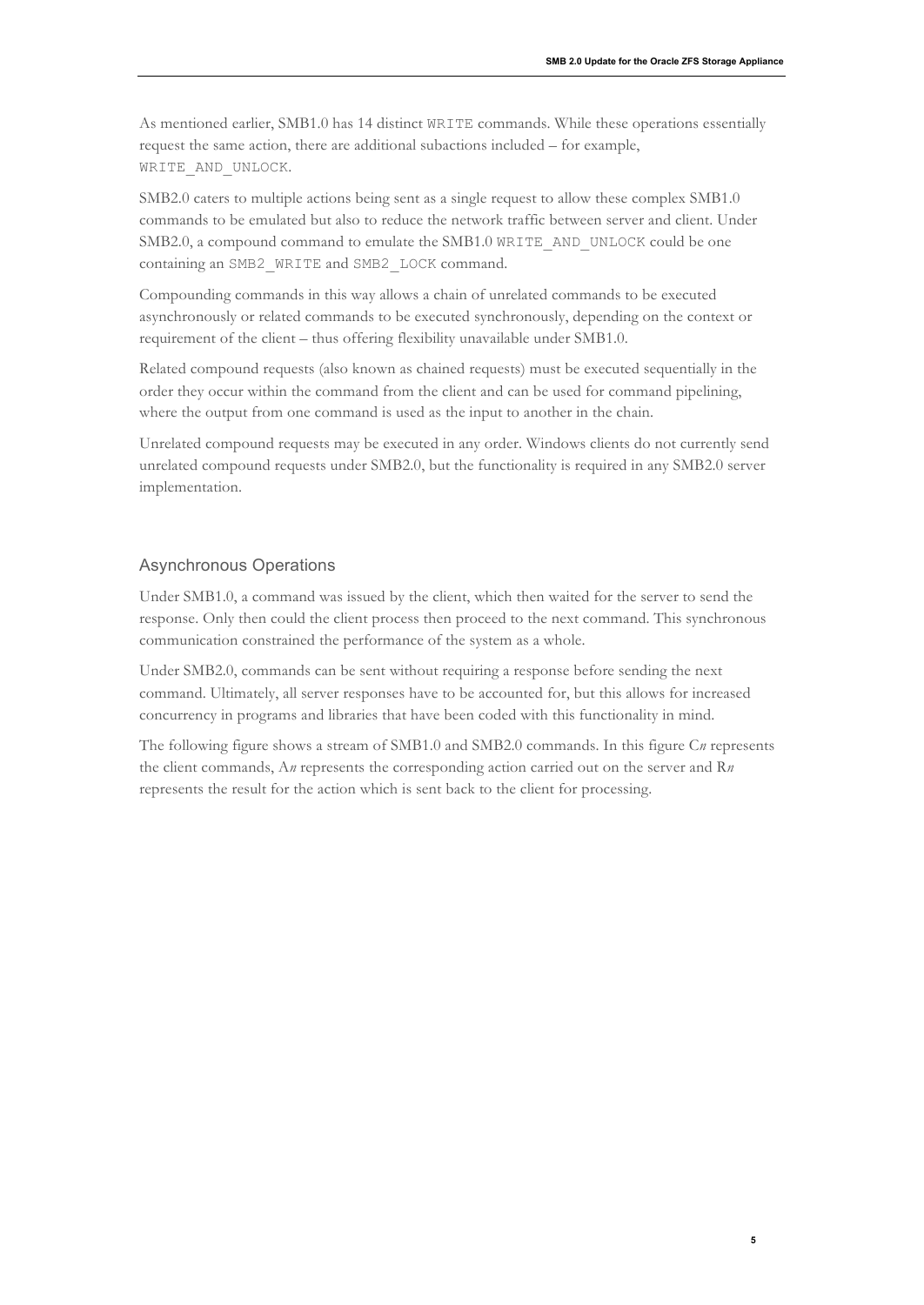

Figure 1. SMB1.0 synchronous compared to SMB2.0 asynchronous requests

Overlapping these commands can lead to an overall reduction in response times, improving client response overall. Figure 1 shows sequential request processing but there is no restriction in the order or parallelism in which these commands are processed. For example, A1 and A2 could be processed simultaneously and the results sent in a different order.

#### Larger IO Request Sizes

SMB1.0 uses 16-bit data addressing which limits block sizes on requests to 64 K, among other restrictions. SMB2.0 allows for 32-bit or 64-bit storage fields and 128-bit file handles, removing the previous constraints on block sizes and ultimately improving performance with large file transfers over fast networks.

These larger IO requests will improve response times in high-latency networks by reducing the number of commands that have to be sent and the number of responses that need to be received.

#### Durable Handles

Durable handles are designed to allow transparent reconnection upon momentary network outages. Under SMB1.0 file handles would be invalidated and any pending IO requests would fail in the event of network outage. The inclusion of durable handles in SMB2.0 was designed to improve accessibility on temporary disconnection such as when moving between wireless network access points.

Durable handles allow the client and server to renegotiate access to shares at the protocol layer without requiring any additional application awareness. Applications will just continue to perform IO requests to the files they have handles for and the underlying protocol deals with any housework required after the network outage – such as re-opening files, re-locking files, and so on.

Applications do not need to be rewritten to take advantage of this feature as it is handled in a lower layer of the communication.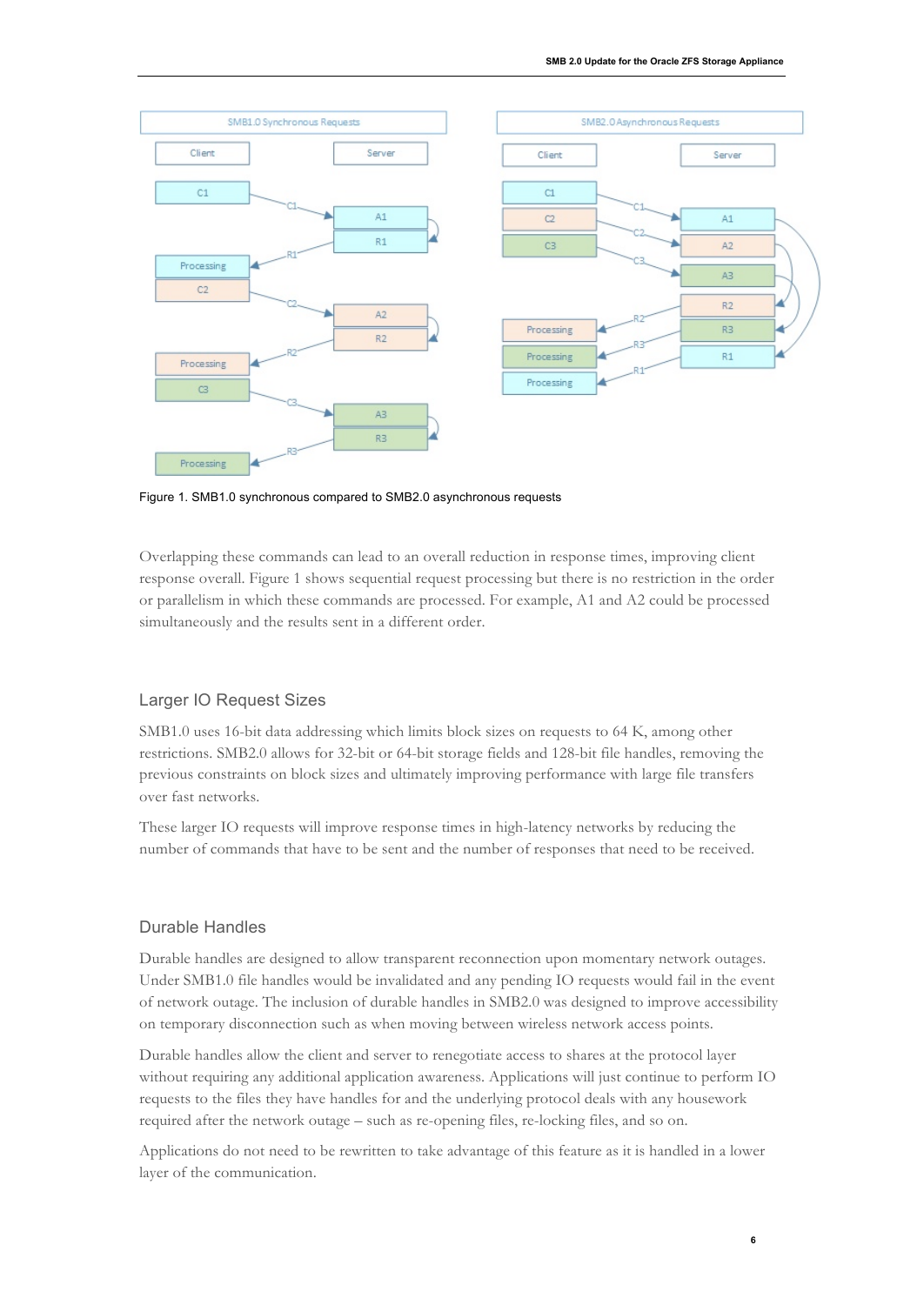#### Improved Message Signing

Message signing is a feature by which communications between the client and server can be digitally signed. Digital signing enables the recipient of the messages to confirm their point of origin and their authenticity. This form of security mechanism in SMB2.0 helps avoid issues like modifying packets and "Man in the Middle" attacks. Message signing was available under SMB1.0 but has been enhanced for security and performance under SMB2.0. Under SMB1.0, messages had MD5 hashes attached; these have been replaced with HMAC SHA-256 hashes under SMB2.0.

Digital signing is turned on automatically on Active Directory (AD) domain controllers but it is not on by default on client configurations. SMB is used to download Group Policy configurations, and SMB signing provides a method by which clients can ensure they are receiving genuine Group Policy.

Microsoft does not recommend modifying the settings for message signing for anything other than the default – AD domain controller-originated traffic being signed and client-originated traffic being unsigned. This is due to the additional processing load imposed in checking hash values for incoming messages and also calculating hash values for outgoing messages. Enabling for all traffic will have an impact on SMB performance but may be necessary in secure environments where client-server traffic must be completely trusted.

Under SMB2.0, the SMB packet signing is negotiated at session creation time. It is possible to have signed messages originating only from the client, only from the server, or from both.

Controlling digital signing is done on the Oracle ZFS Storage Appliance from the SMB service page or through the registry or AD Group Policy on the Windows clients.

#### Improved Scalability

With the simplification of the command set under SMB2.0, the processing load has been reduced on servers. This reduction improves response times and, with compound requests, offers flexibility unavailable under SMB1.0 to create command pipelines where all processing is carried out on the SMB server with responses returned to the clients where appropriate.

Increased addressing allows for the number of concurrent users, shares, and open files to be increased, and reduced network traffic can result in a further increase in concurrent users.

Additionally, improvements in Windows client implementations through SMB2.0 and the networking stack, along with improved performance provided by caching of file handles and properties, further increases the performance advantages of SMB2.0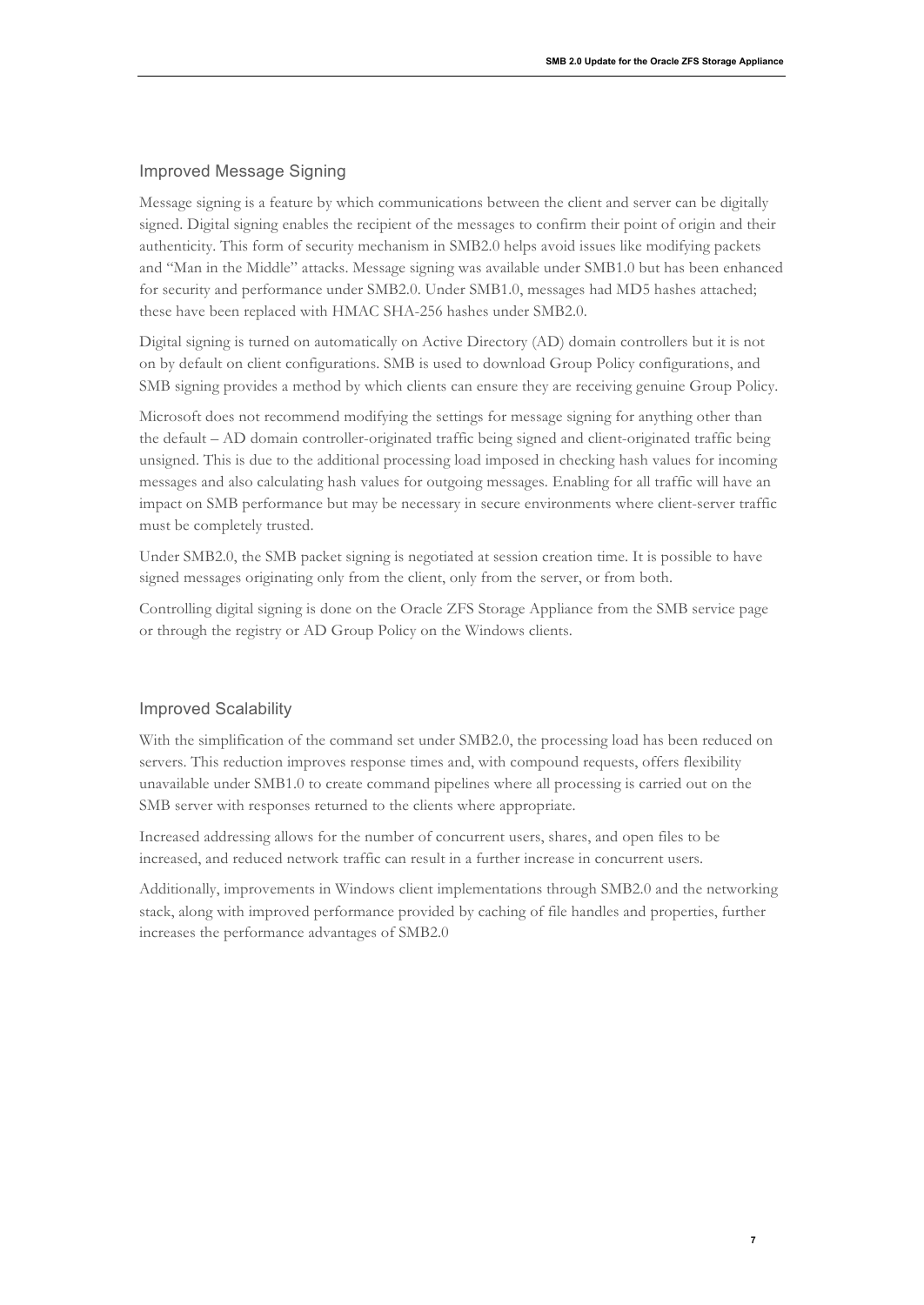**8**

## **Conclusion**

The SMB2.0 upgrade to the Oracle ZFS Storage Appliance provides increased functionality and reduced protocol overheads, allowing for more efficient use of the storage resources and services, while increasing the number of users without adding any additional hardware components to the Oracle ZFS Storage Appliance.